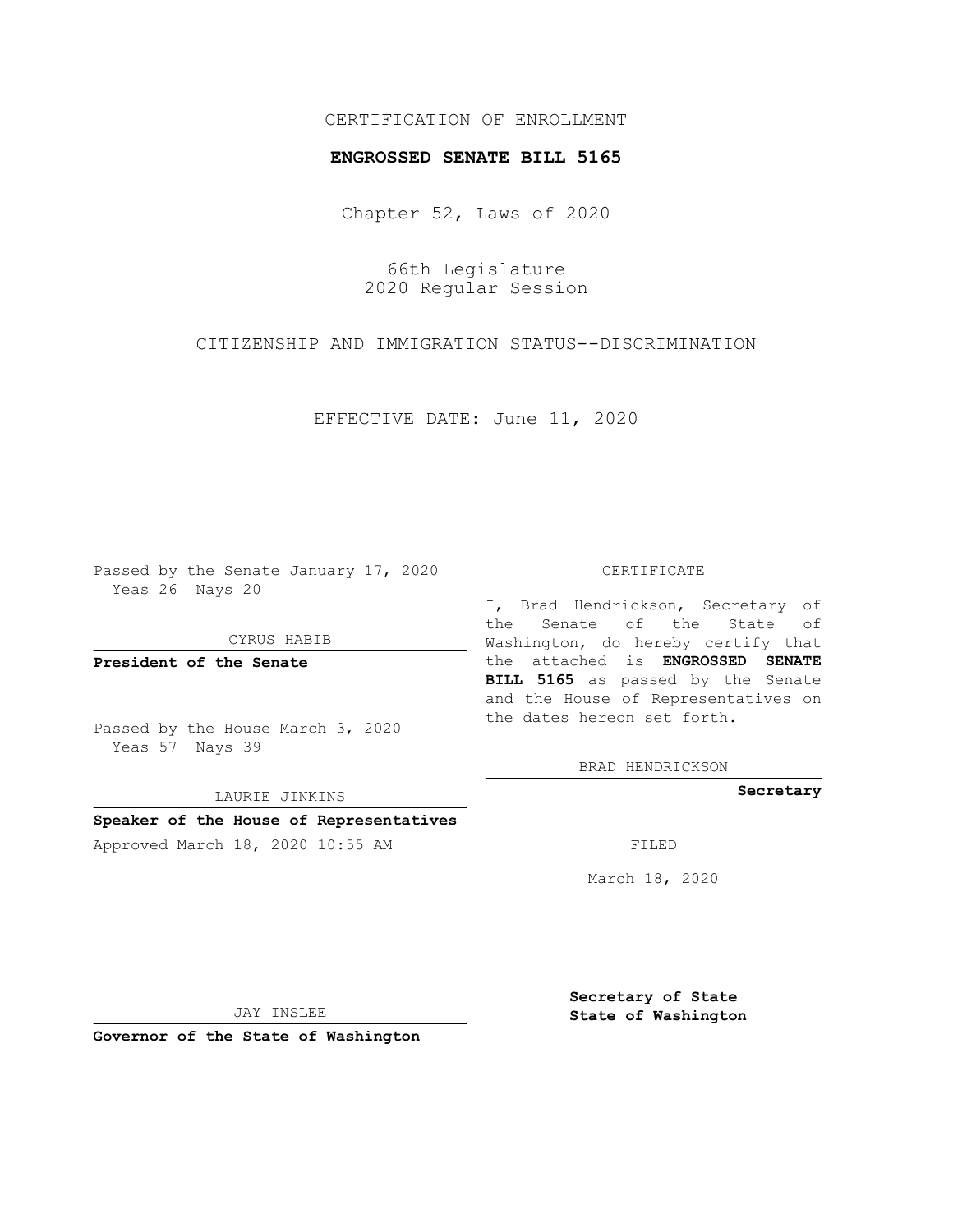### **ENGROSSED SENATE BILL 5165**

Passed Legislature - 2020 Regular Session

**State of Washington 66th Legislature 2019 Regular Session**

**By** Senators Saldaña, Hasegawa, Wellman, Darneille, Keiser, Nguyen, and Wilson, C.

Read first time 01/15/19. Referred to Committee on Law & Justice.

 AN ACT Relating to discrimination based on citizenship or immigration status; amending RCW 49.60.010, 49.60.020, 49.60.030, 49.60.120, 49.60.130, 49.60.175, 49.60.176, 49.60.178, 49.60.180, 49.60.190, 49.60.200, 49.60.215, 49.60.222, 49.60.223, 49.60.224, and 49.60.225; and adding a new section to chapter 49.60 RCW.

BE IT ENACTED BY THE LEGISLATURE OF THE STATE OF WASHINGTON:

 **Sec. 1.** RCW 49.60.010 and 2007 c 187 s 1 are each amended to 8 read as follows:

 This chapter shall be known as the "law against discrimination." It is an exercise of the police power of the state for the protection 11 of the public welfare, health, and peace of the people of this state, and in fulfillment of the provisions of the Constitution of this state concerning civil rights. The legislature hereby finds and declares that practices of discrimination against any of its inhabitants because of race, creed, color, national origin, 16 citizenship or immigration status, families with children, sex, marital status, sexual orientation, age, honorably discharged veteran or military status, or the presence of any sensory, mental, or physical disability or the use of a trained dog guide or service animal by a person with a disability are a matter of state concern, that such discrimination threatens not only the rights and proper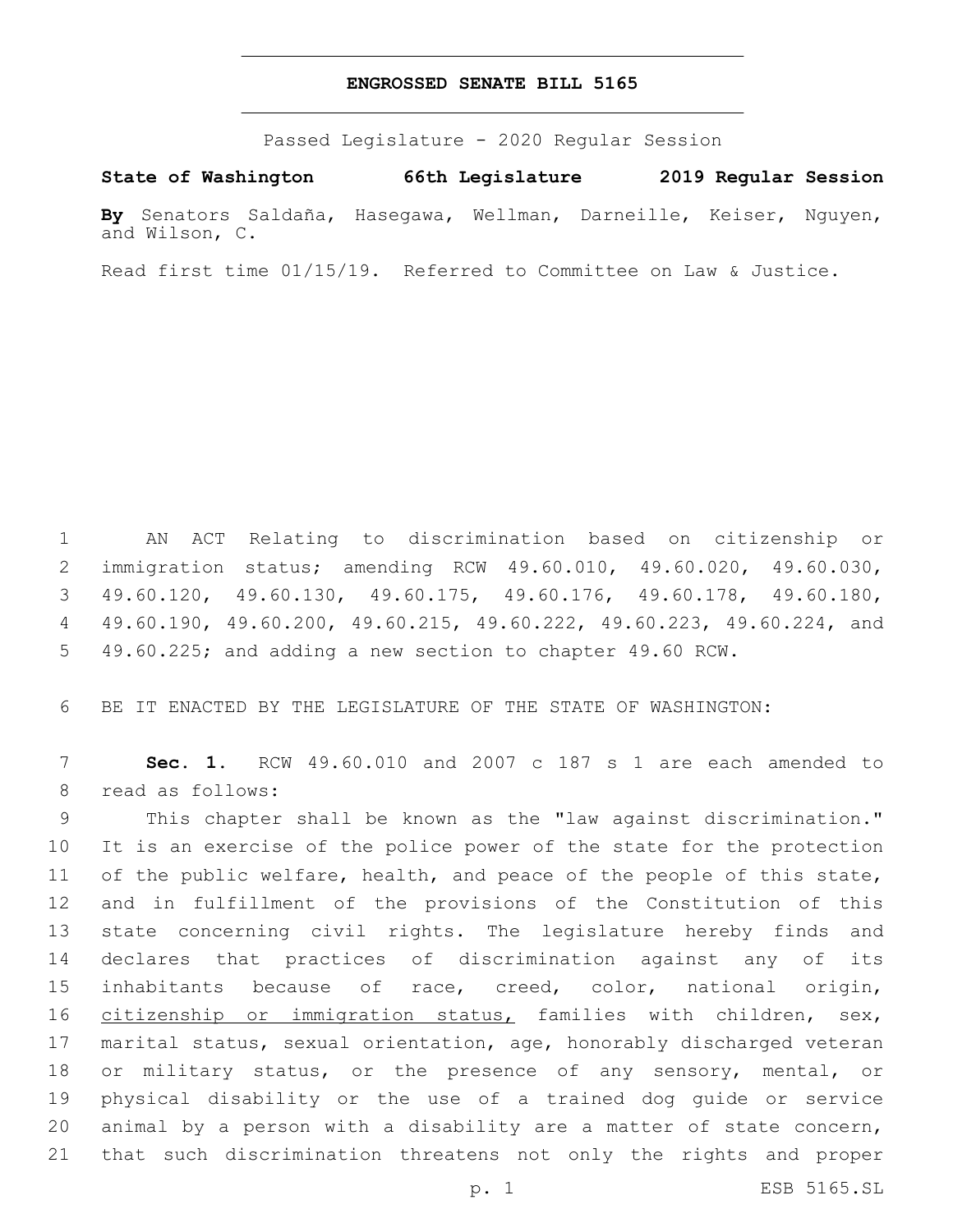privileges of its inhabitants but menaces the institutions and foundation of a free democratic state. A state agency is herein created with powers with respect to elimination and prevention of discrimination in employment, in credit and insurance transactions, in places of public resort, accommodation, or amusement, and in real property transactions because of race, creed, color, national origin, citizenship or immigration status, families with children, sex, marital status, sexual orientation, age, honorably discharged veteran or military status, or the presence of any sensory, mental, or physical disability or the use of a trained dog guide or service animal by a person with a disability; and the commission established hereunder is hereby given general jurisdiction and power for such 13 purposes.

 **Sec. 2.** RCW 49.60.020 and 2007 c 187 s 2 are each amended to 15 read as follows:

 The provisions of this chapter shall be construed liberally for the accomplishment of the purposes thereof. Nothing contained in this chapter shall be deemed to repeal any of the provisions of any other law of this state relating to discrimination because of race, color, 20 creed, national origin, citizenship or immigration status, sex, marital status, sexual orientation, age, honorably discharged veteran or military status, or the presence of any sensory, mental, or physical disability, other than a law which purports to require or permit doing any act which is an unfair practice under this chapter. However, to the extent that distinction or differential treatment on the basis of citizenship or immigration status is authorized by 27 federal or state law, regulation, or government contract, it is not an unfair practice. Nor shall anything herein contained be construed to deny the right to any person to institute any action or pursue any civil or criminal remedy based upon an alleged violation of his or her civil rights. This chapter shall not be construed to endorse any specific belief, practice, behavior, or orientation. Inclusion of sexual orientation in this chapter shall not be construed to modify 34 or supersede state law relating to marriage.

 NEW SECTION. **Sec. 3.** A new section is added to chapter 49.60 36 RCW to read as follows:

 It is not an unfair practice when a distinction or differential treatment on the basis of citizenship or immigration status is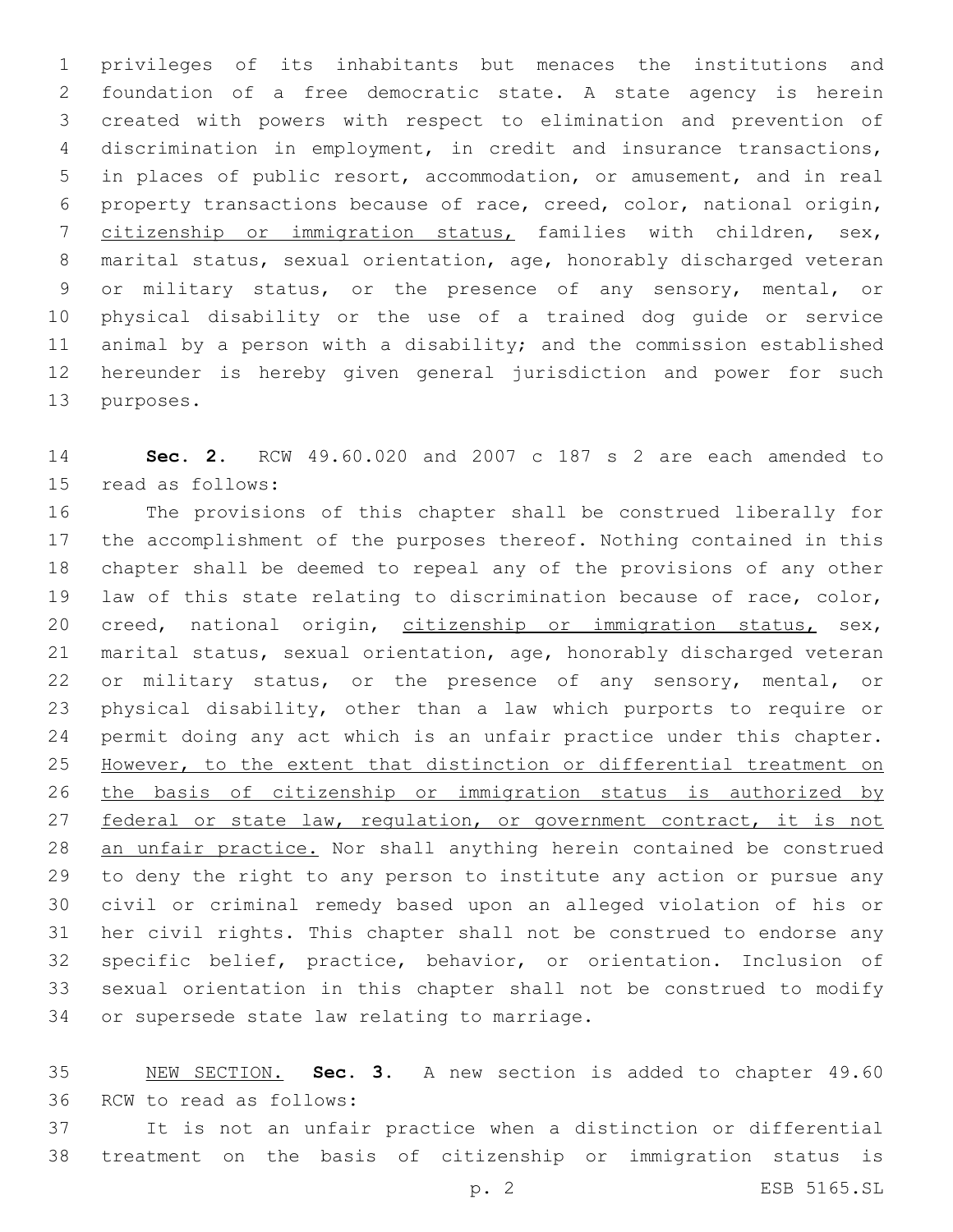authorized by federal or state law, regulation, rule, or government 2 contract.

 **Sec. 4.** RCW 49.60.030 and 2009 c 164 s 1 are each amended to 4 read as follows:

 (1) The right to be free from discrimination because of race, creed, color, national origin, citizenship or immigration status, sex, honorably discharged veteran or military status, sexual orientation, or the presence of any sensory, mental, or physical disability or the use of a trained dog guide or service animal by a person with a disability is recognized as and declared to be a civil right. This right shall include, but not be limited to:

 (a) The right to obtain and hold employment without 13 discrimination;

 (b) The right to the full enjoyment of any of the accommodations, advantages, facilities, or privileges of any place of public resort, 16 accommodation, assemblage, or amusement;

 (c) The right to engage in real estate transactions without discrimination, including discrimination against families with 19 children;

 (d) The right to engage in credit transactions without 21 discrimination:

 (e) The right to engage in insurance transactions or transactions with health maintenance organizations without discrimination: PROVIDED, That a practice which is not unlawful under RCW 48.30.300, 48.44.220, or 48.46.370 does not constitute an unfair practice for 26 the purposes of this subparagraph;

 (f) The right to engage in commerce free from any discriminatory boycotts or blacklists. Discriminatory boycotts or blacklists for purposes of this section shall be defined as the formation or execution of any express or implied agreement, understanding, policy or contractual arrangement for economic benefit between any persons which is not specifically authorized by the laws of the United States and which is required or imposed, either directly or indirectly, overtly or covertly, by a foreign government or foreign person in order to restrict, condition, prohibit, or interfere with or in order to exclude any person or persons from any business relationship on the basis of race, color, creed, religion, sex, honorably discharged veteran or military status, sexual orientation, the presence of any sensory, mental, or physical disability, or the use of a trained dog

p. 3 ESB 5165.SL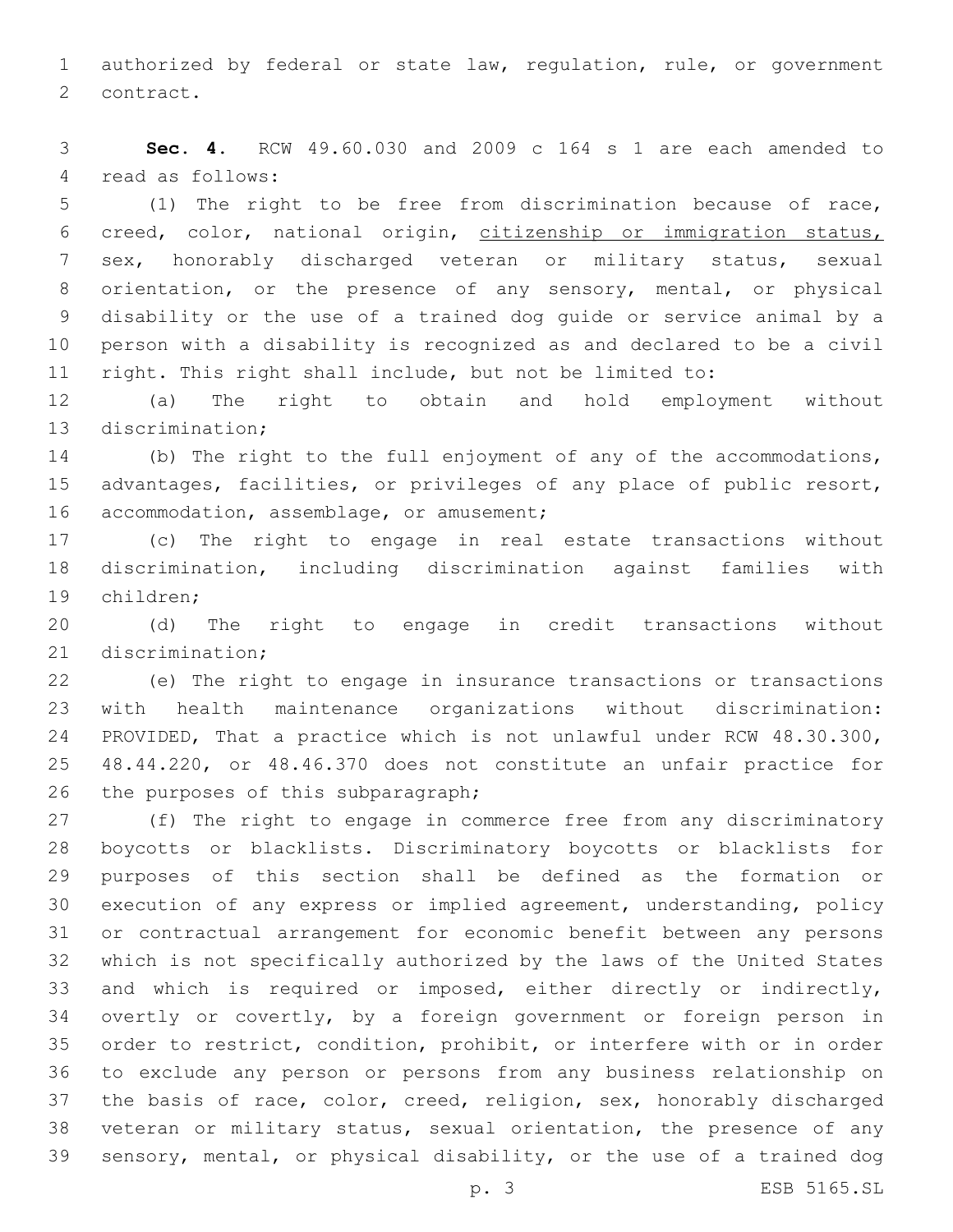guide or service animal by a person with a disability, or national origin, citizenship or immigration status, or lawful business relationship: PROVIDED HOWEVER, That nothing herein contained shall prohibit the use of boycotts as authorized by law pertaining to labor 5 disputes and unfair labor practices; and

 (g) The right of a mother to breastfeed her child in any place of public resort, accommodation, assemblage, or amusement.

 (2) Any person deeming himself or herself injured by any act in violation of this chapter shall have a civil action in a court of competent jurisdiction to enjoin further violations, or to recover 11 the actual damages sustained by the person, or both, together with the cost of suit including reasonable attorneys' fees or any other appropriate remedy authorized by this chapter or the United States Civil Rights Act of 1964 as amended, or the Federal Fair Housing Amendments Act of 1988 (42 U.S.C. Sec. 3601 et seq.).

 (3) Except for any unfair practice committed by an employer against an employee or a prospective employee, or any unfair practice in a real estate transaction which is the basis for relief specified in the amendments to RCW 49.60.225 contained in chapter 69, Laws of 1993, any unfair practice prohibited by this chapter which is committed in the course of trade or commerce as defined in the Consumer Protection Act, chapter 19.86 RCW, is, for the purpose of applying that chapter, a matter affecting the public interest, is not reasonable in relation to the development and preservation of business, and is an unfair or deceptive act in trade or commerce.

 **Sec. 5.** RCW 49.60.120 and 2007 c 187 s 5 are each amended to 27 read as follows:

The commission shall have the functions, powers, and duties:

 (1) To appoint an executive director and chief examiner, and such investigators, examiners, clerks, and other employees and agents as it may deem necessary, fix their compensation within the limitations 32 provided by law, and prescribe their duties.

 (2) To obtain upon request and utilize the services of all 34 governmental departments and agencies.

 (3) To adopt, amend, and rescind suitable rules to carry out the provisions of this chapter, and the policies and practices of the 37 commission in connection therewith.

 (4) To receive, impartially investigate, and pass upon complaints alleging unfair practices as defined in this chapter.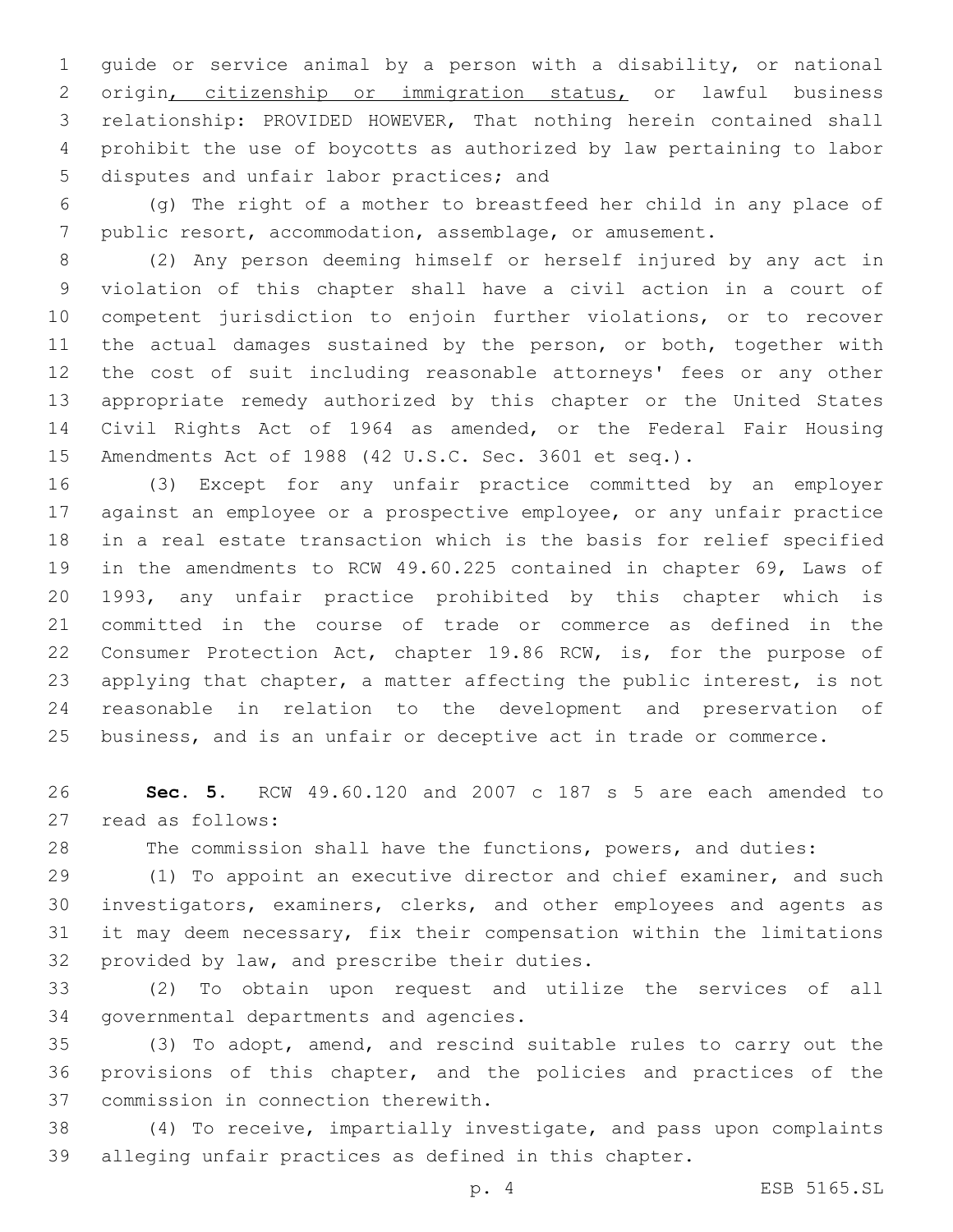(5) To issue such publications and results of investigations and research as in its judgment will tend to promote good will and minimize or eliminate discrimination because of sex, sexual orientation, race, creed, color, national origin, citizenship or immigration status, marital status, age, honorably discharged veteran or military status, or the presence of any sensory, mental, or physical disability, or the use of a trained dog guide or service 8 animal by a person with a disability.

 (6) To make such technical studies as are appropriate to effectuate the purposes and policies of this chapter and to publish 11 and distribute the reports of such studies.

 (7) To cooperate and act jointly or by division of labor with the United States or other states, with other Washington state agencies, commissions, and other government entities, and with political subdivisions of the state of Washington and their respective human rights agencies to carry out the purposes of this chapter. However, the powers which may be exercised by the commission under this subsection permit investigations and complaint dispositions only if the investigations are designed to reveal, or the complaint deals only with, allegations which, if proven, would constitute unfair practices under this chapter. The commission may perform such services for these agencies and be reimbursed therefor.

 (8) To foster good relations between minority and majority population groups of the state through seminars, conferences, educational programs, and other intergroup relations activities.

 **Sec. 6.** RCW 49.60.130 and 2007 c 187 s 6 are each amended to 27 read as follows:

 The commission has power to create such advisory agencies and conciliation councils, local, regional, or statewide, as in its judgment will aid in effectuating the purposes of this chapter. The commission may empower them to study the problems of discrimination in all or specific fields of human relationships or in specific instances of discrimination because of sex, race, creed, color, national origin, citizenship or immigration status, marital status, sexual orientation, age, honorably discharged veteran or military status, or the presence of any sensory, mental, or physical disability or the use of a trained dog guide or service animal by a person with a disability; to foster through community effort or otherwise good will, cooperation, and conciliation among the groups

p. 5 ESB 5165.SL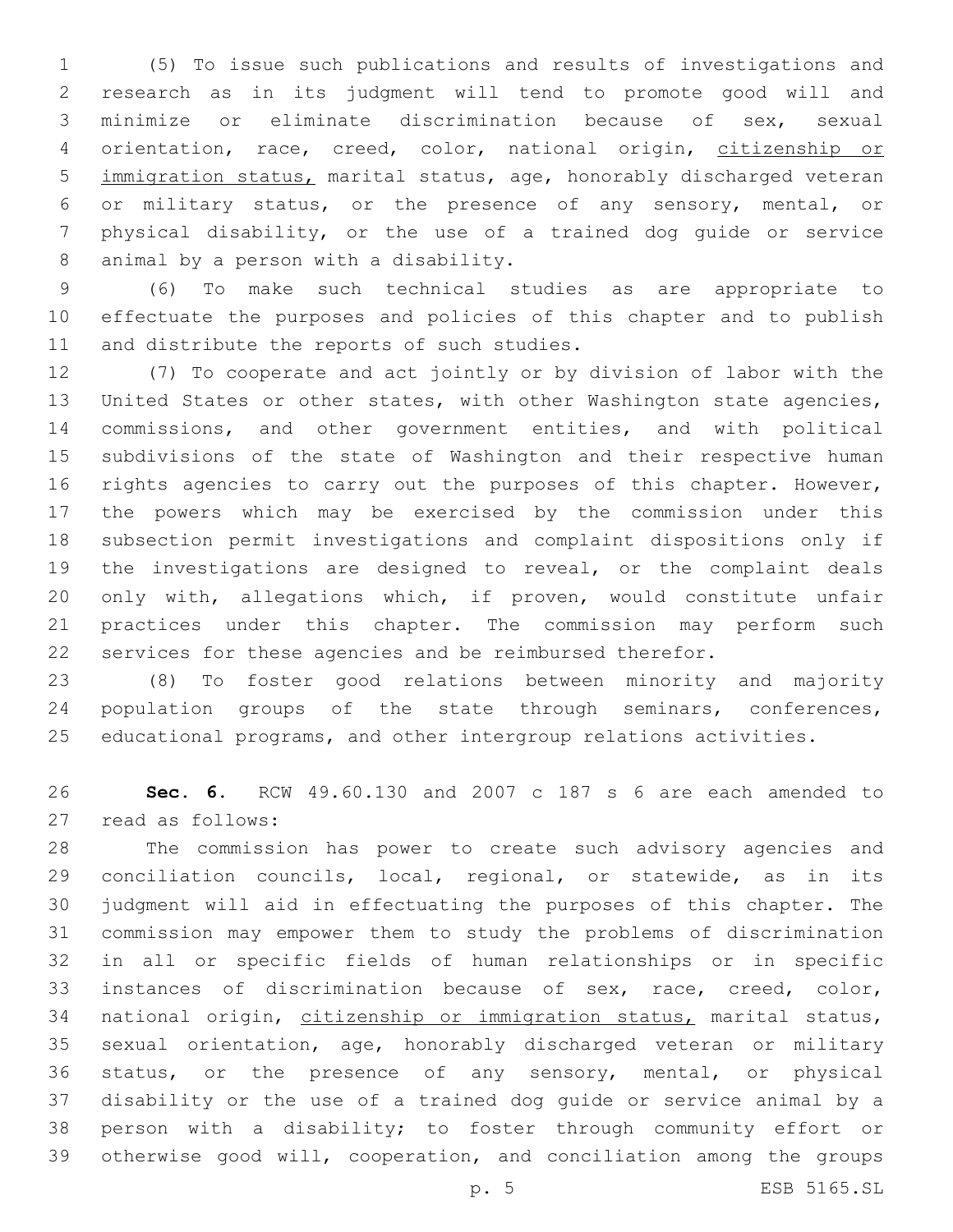and elements of the population of the state, and to make recommendations to the commission for the development of policies and procedures in general and in specific instances, and for programs of formal and informal education which the commission may recommend to 5 the appropriate state agency.

 Such advisory agencies and conciliation councils shall be composed of representative citizens, serving without pay, but with reimbursement for travel expenses in accordance with RCW 43.03.050 and 43.03.060 as now existing or hereafter amended, and the commission may make provision for technical and clerical assistance to such agencies and councils and for the expenses of such assistance. The commission may use organizations specifically experienced in dealing with questions of discrimination.

 **Sec. 7.** RCW 49.60.175 and 2007 c 187 s 7 are each amended to 15 read as follows:

 It shall be an unfair practice to use the sex, race, creed, 17 color, national origin, citizenship or immigration status, marital status, honorably discharged veteran or military status, sexual orientation, or the presence of any sensory, mental, or physical disability of any person, or the use of a trained dog guide or service animal by a person with a disability, concerning an application for credit in any credit transaction to determine the 23 creditworthiness of an applicant.

 **Sec. 8.** RCW 49.60.176 and 2007 c 187 s 8 are each amended to 25 read as follows:

 (1) It is an unfair practice for any person whether acting for himself, herself, or another in connection with any credit 28 transaction because of race, creed, color, national origin, 29 citizenship or immigration status, sex, marital status, honorably discharged veteran or military status, sexual orientation, or the presence of any sensory, mental, or physical disability or the use of a trained dog guide or service animal by a person with a disability:

33 (a) To deny credit to any person;

 (b) To increase the charges or fees for or collateral required to 35 secure any credit extended to any person;

 (c) To restrict the amount or use of credit extended or to impose different terms or conditions with respect to the credit extended to any person or any item or service related thereto;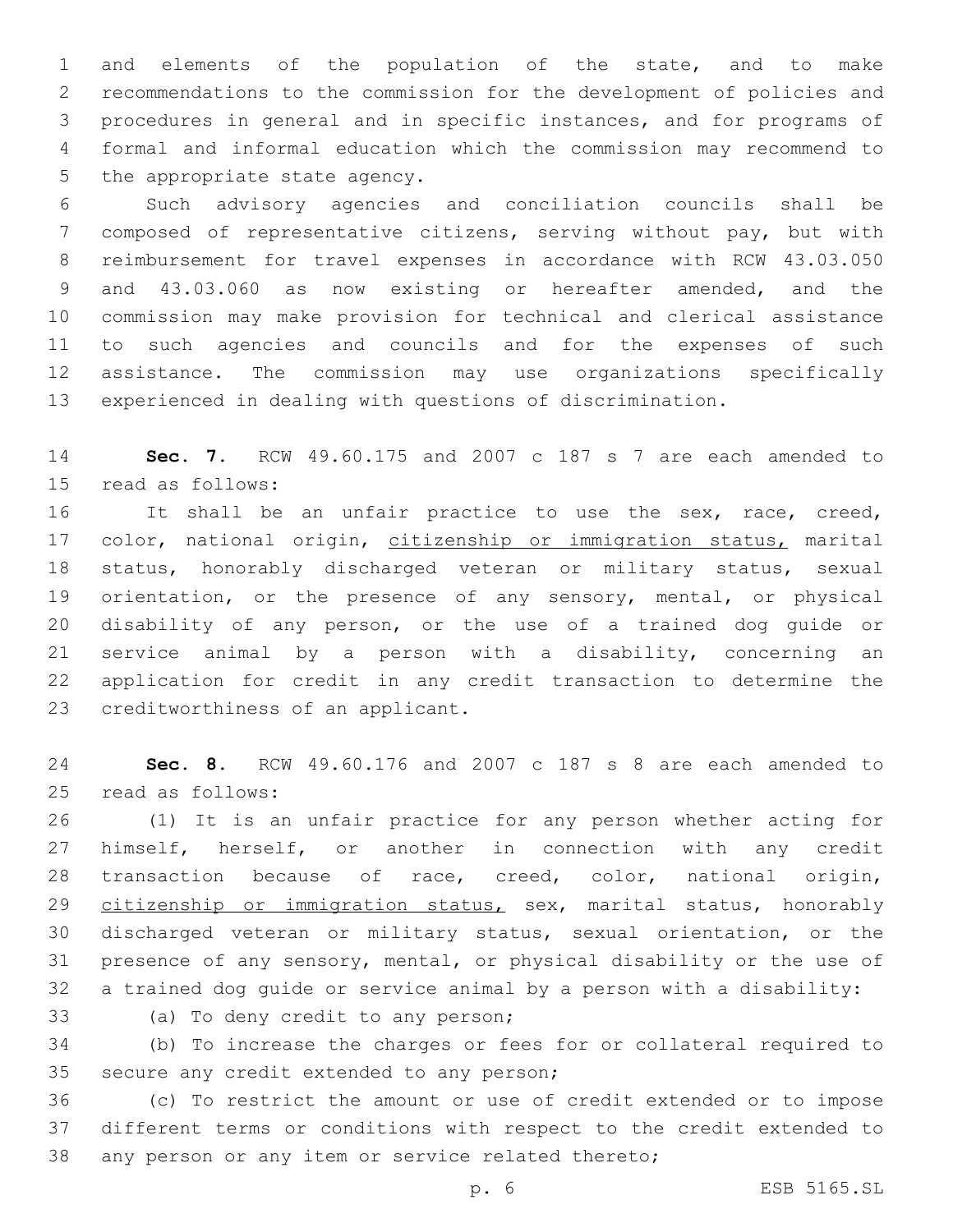(d) To attempt to do any of the unfair practices defined in this 2 section.

 (2) Nothing in this section shall prohibit any party to a credit transaction from considering the credit history of any individual 5 applicant.

 (3) Further, nothing in this section shall prohibit any party to a credit transaction from considering the application of the community property law to the individual case or from taking 9 reasonable action thereon.

 **Sec. 9.** RCW 49.60.178 and 2006 c 4 s 9 are each amended to read as follows:11

 It is an unfair practice for any person whether acting for himself, herself, or another in connection with an insurance transaction or transaction with a health maintenance organization to cancel or fail or refuse to issue or renew insurance or a health maintenance agreement to any person because of sex, marital status, 17 sexual orientation, race, creed, color, national origin, citizenship 18 or immigration status, or the presence of any sensory, mental, or physical disability or the use of a trained dog guide or service 20 animal by a ((disabled)) person with disabilities: PROVIDED, That a practice which is not unlawful under RCW 48.30.300, 48.44.220, or 48.46.370 does not constitute an unfair practice for the purposes of this section. For the purposes of this section, "insurance transaction" is defined in RCW 48.01.060, health maintenance agreement is defined in RCW 48.46.020, and "health maintenance 26 organization" is defined in RCW 48.46.020.

 The fact that such unfair practice may also be a violation of chapter 48.30, 48.44, or 48.46 RCW does not constitute a defense to 29 an action brought under this section.

 The insurance commissioner, under RCW 48.30.300, and the human rights commission, under chapter 49.60 RCW, shall have concurrent jurisdiction under this section and shall enter into a working agreement as to procedure to be followed in complaints under this 34 section.

 **Sec. 10.** RCW 49.60.180 and 2007 c 187 s 9 are each amended to read as follows:36

37 It is an unfair practice for any employer:

p. 7 ESB 5165.SL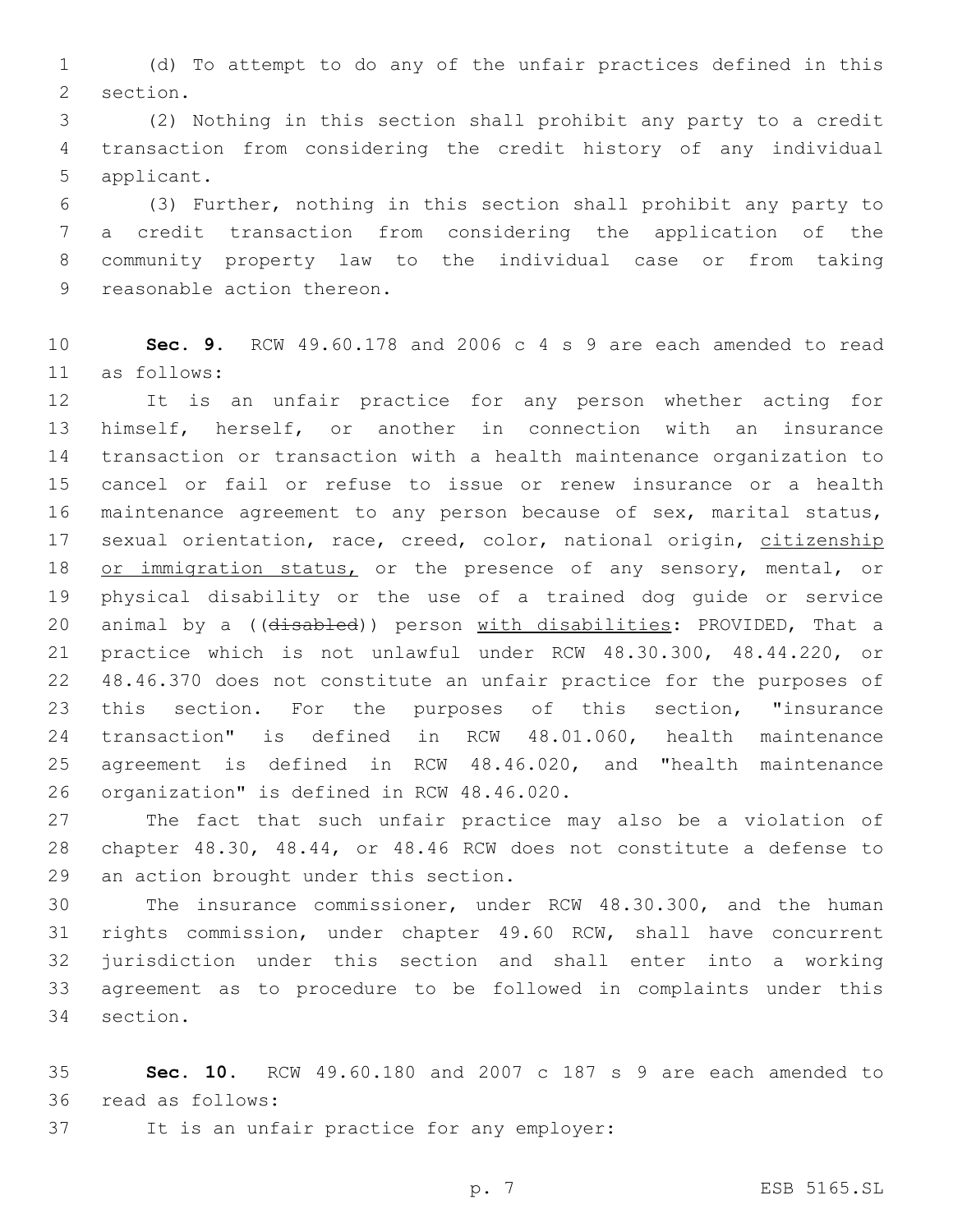(1) To refuse to hire any person because of age, sex, marital status, sexual orientation, race, creed, color, national origin, citizenship or immigration status, honorably discharged veteran or military status, or the presence of any sensory, mental, or physical disability or the use of a trained dog guide or service animal by a person with a disability, unless based upon a bona fide occupational qualification: PROVIDED, That the prohibition against discrimination because of such disability shall not apply if the particular disability prevents the proper performance of the particular worker involved: PROVIDED, That this section shall not be construed to require an employer to establish employment goals or quotas based on 12 sexual orientation.

 (2) To discharge or bar any person from employment because of age, sex, marital status, sexual orientation, race, creed, color, 15 national origin, citizenship or immigration status, honorably discharged veteran or military status, or the presence of any sensory, mental, or physical disability or the use of a trained dog guide or service animal by a person with a disability.

 (3) To discriminate against any person in compensation or in other terms or conditions of employment because of age, sex, marital status, sexual orientation, race, creed, color, national origin, 22 citizenship or immigration status, honorably discharged veteran or military status, or the presence of any sensory, mental, or physical disability or the use of a trained dog guide or service animal by a person with a disability: PROVIDED, That it shall not be an unfair practice for an employer to segregate washrooms or locker facilities 27 on the basis of sex, or to base other terms and conditions of employment on the sex of employees where the commission by regulation or ruling in a particular instance has found the employment practice to be appropriate for the practical realization of equality of 31 opportunity between the sexes.

 (4) To print, or circulate, or cause to be printed or circulated any statement, advertisement, or publication, or to use any form of application for employment, or to make any inquiry in connection with prospective employment, which expresses any limitation, specification, or discrimination as to age, sex, marital status, 37 sexual orientation, race, creed, color, national origin, citizenship 38 or immigration status, honorably discharged veteran or military status, or the presence of any sensory, mental, or physical disability or the use of a trained dog guide or service animal by a

p. 8 ESB 5165.SL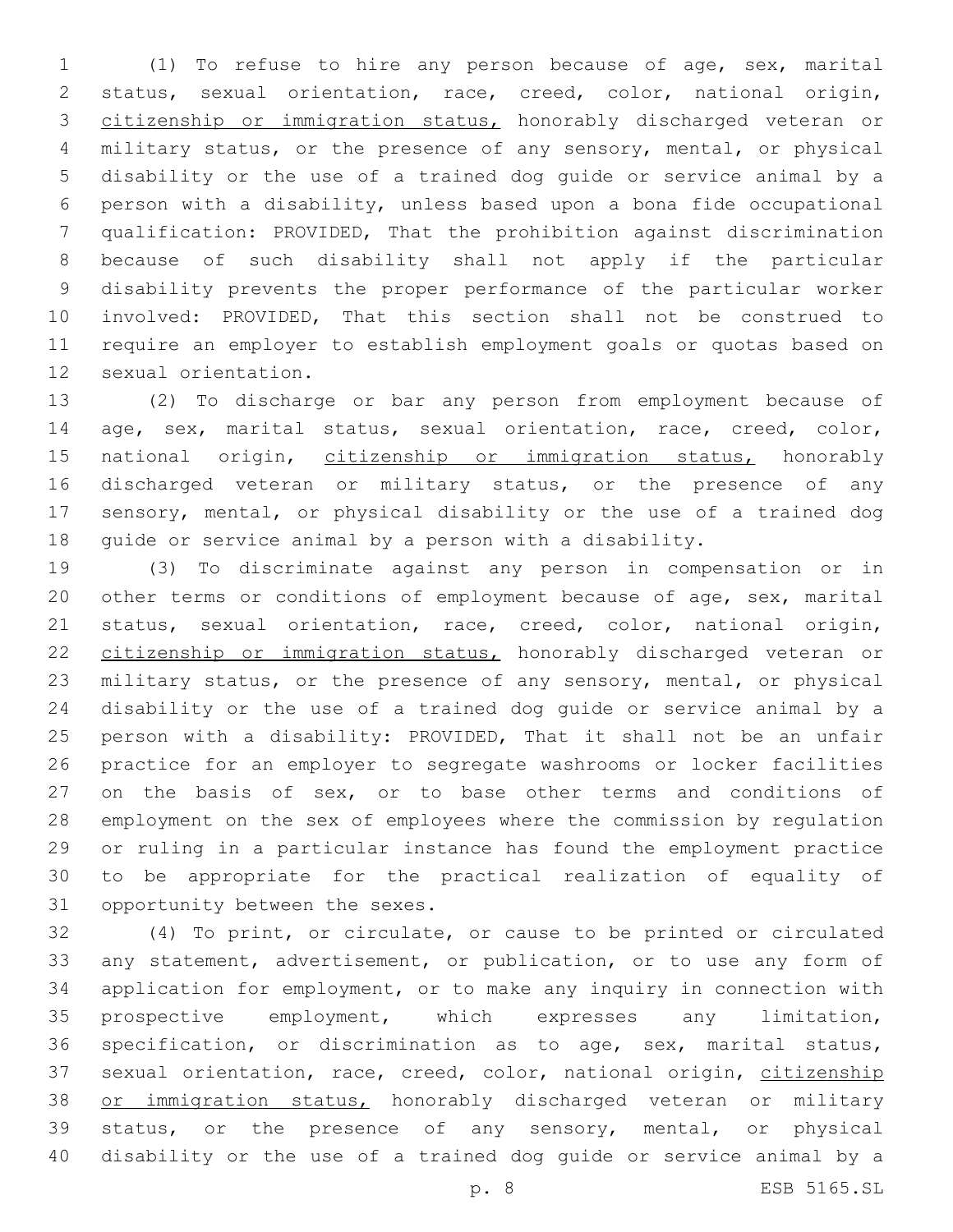person with a disability, or any intent to make any such limitation, specification, or discrimination, unless based upon a bona fide occupational qualification: PROVIDED, Nothing contained herein shall 4 prohibit advertising in a foreign language.

 **Sec. 11.** RCW 49.60.190 and 2007 c 187 s 10 are each amended to read as follows:6

 It is an unfair practice for any labor union or labor 8 organization:

 (1) To deny membership and full membership rights and privileges to any person because of age, sex, marital status, sexual 11 orientation, race, creed, color, national origin, citizenship or 12 immigration status, honorably discharged veteran or military status, or the presence of any sensory, mental, or physical disability or the use of a trained dog guide or service animal by a person with a 15 disability.

 (2) To expel from membership any person because of age, sex, marital status, sexual orientation, race, creed, color, national 18 origin, citizenship or immigration status, honorably discharged veteran or military status, or the presence of any sensory, mental, or physical disability or the use of a trained dog guide or service 21 animal by a person with a disability.

 (3) To discriminate against any member, employer, employee, or other person to whom a duty of representation is owed because of age, sex, marital status, sexual orientation, race, creed, color, national 25 origin, citizenship or immigration status, honorably discharged veteran or military status, or the presence of any sensory, mental, or physical disability or the use of a trained dog guide or service 28 animal by a person with a disability.

 **Sec. 12.** RCW 49.60.200 and 2007 c 187 s 11 are each amended to 30 read as follows:

 It is an unfair practice for any employment agency to fail or refuse to classify properly or refer for employment, or otherwise to discriminate against, an individual because of age, sex, marital status, sexual orientation, race, creed, color, national origin, citizenship or immigration status, honorably discharged veteran or military status, or the presence of any sensory, mental, or physical disability or the use of a trained dog guide or service animal by a person with a disability, or to print or circulate, or cause to be

p. 9 ESB 5165.SL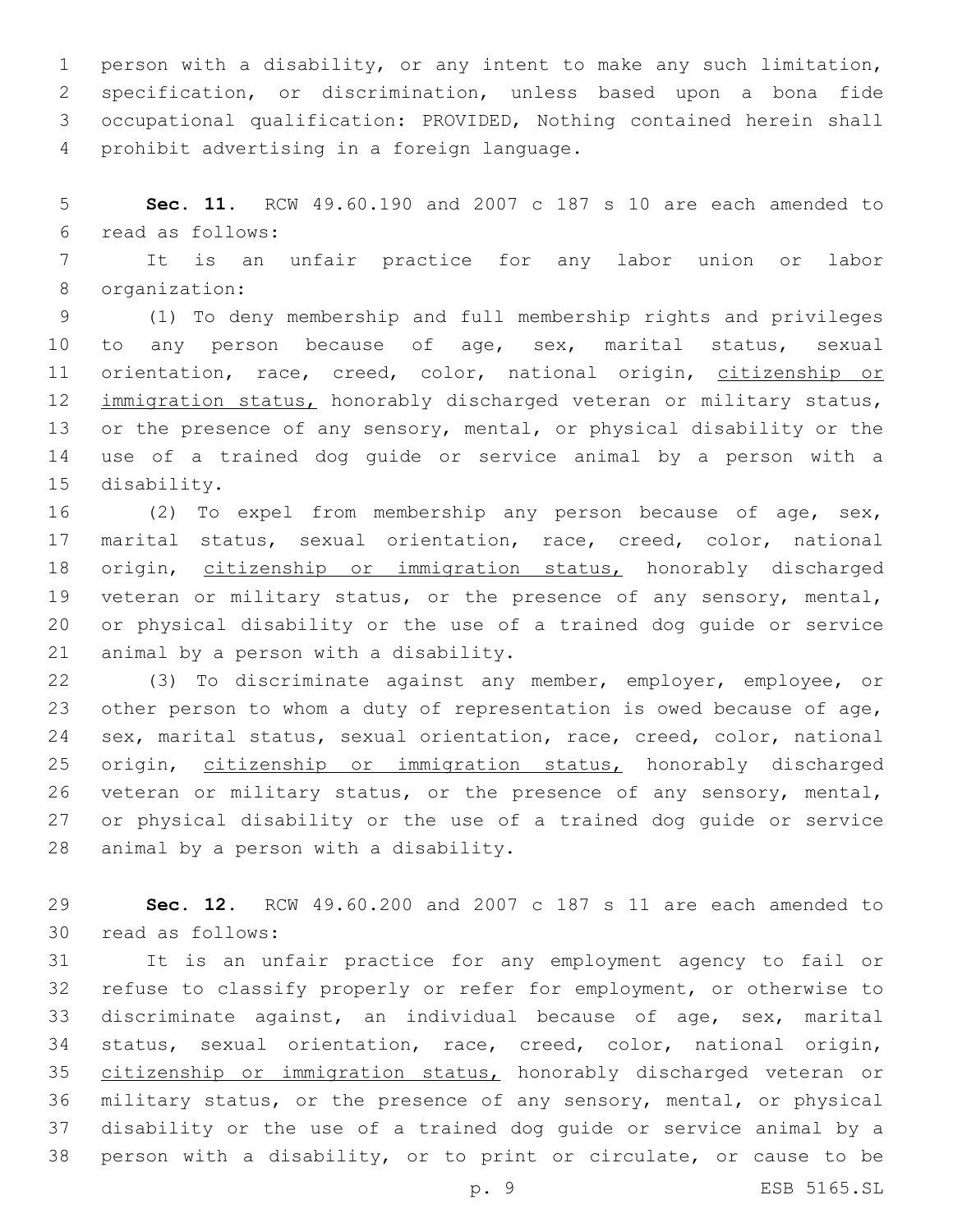printed or circulated any statement, advertisement, or publication, or to use any form of application for employment, or to make any inquiry in connection with prospective employment, which expresses any limitation, specification or discrimination as to age, sex, race, sexual orientation, creed, color, or national origin, citizenship or immigration status, honorably discharged veteran or military status, or the presence of any sensory, mental, or physical disability or the use of a trained dog guide or service animal by a person with a disability, or any intent to make any such limitation, specification, or discrimination, unless based upon a bona fide occupational qualification: PROVIDED, Nothing contained herein shall prohibit 12 advertising in a foreign language.

 **Sec. 13.** RCW 49.60.215 and 2018 c 176 s 3 are each amended to read as follows:14

 It shall be an unfair practice for any person or the person's agent or employee to commit an act which directly or indirectly results in any distinction, restriction, or discrimination, or the requiring of any person to pay a larger sum than the uniform rates charged other persons, or the refusing or withholding from any person the admission, patronage, custom, presence, frequenting, dwelling, staying, or lodging in any place of public resort, accommodation, assemblage, or amusement, except for conditions and limitations established by law and applicable to all persons, regardless of race, 24 creed, color, national origin, citizenship or immigration status, sexual orientation, sex, honorably discharged veteran or military status, status as a mother breastfeeding her child, the presence of any sensory, mental, or physical disability, or the use of a trained dog guide or service animal by a person with a disability: PROVIDED, That this section shall not be construed to require structural changes, modifications, or additions to make any place accessible to a person with a disability except as otherwise required by law: PROVIDED, That behavior or actions constituting a risk to property or other persons can be grounds for refusal and shall not constitute an 34 unfair practice.

 **Sec. 14.** RCW 49.60.222 and 2007 c 187 s 13 are each amended to 36 read as follows:

 (1) It is an unfair practice for any person, whether acting for himself, herself, or another, because of sex, marital status, sexual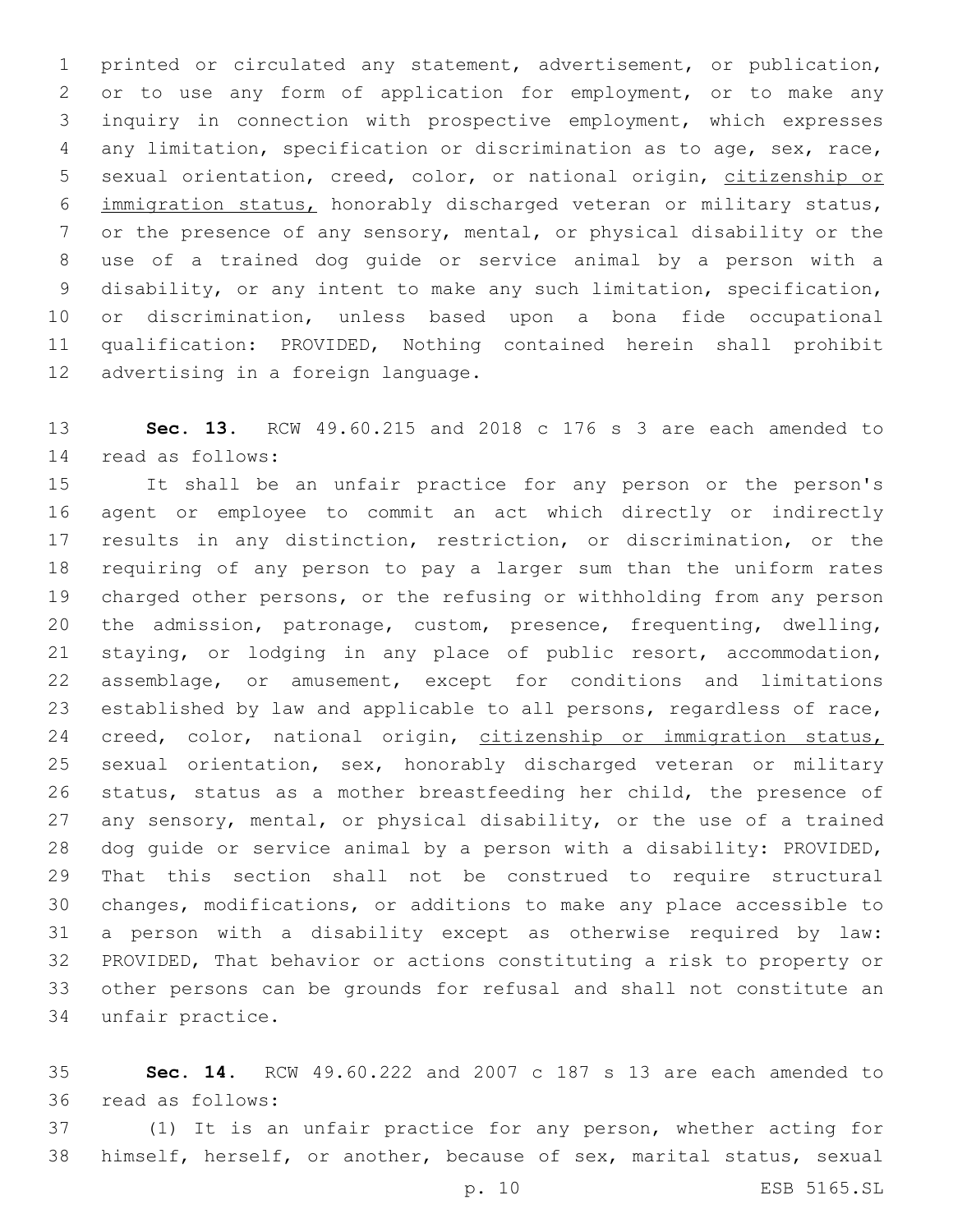orientation, race, creed, color, national origin, citizenship or immigration status, families with children status, honorably discharged veteran or military status, the presence of any sensory, mental, or physical disability, or the use of a trained dog guide or 5 service animal by a person with a disability:

 (a) To refuse to engage in a real estate transaction with a 7 person;

 (b) To discriminate against a person in the terms, conditions, or privileges of a real estate transaction or in the furnishing of 10 facilities or services in connection therewith;

 (c) To refuse to receive or to fail to transmit a bona fide offer to engage in a real estate transaction from a person;

 (d) To refuse to negotiate for a real estate transaction with a 14 person;

 (e) To represent to a person that real property is not available for inspection, sale, rental, or lease when in fact it is so available, or to fail to bring a property listing to his or her attention, or to refuse to permit the person to inspect real 19 property;

 (f) To discriminate in the sale or rental, or to otherwise make unavailable or deny a dwelling, to any person; or to a person residing in or intending to reside in that dwelling after it is sold, rented, or made available; or to any person associated with the 24 person buying or renting;

 (g) To make, print, circulate, post, or mail, or cause to be so made or published a statement, advertisement, or sign, or to use a form of application for a real estate transaction, or to make a record or inquiry in connection with a prospective real estate transaction, which indicates, directly or indirectly, an intent to make a limitation, specification, or discrimination with respect 31 thereto;

 (h) To offer, solicit, accept, use, or retain a listing of real property with the understanding that a person may be discriminated against in a real estate transaction or in the furnishing of 35 facilities or services in connection therewith;

(i) To expel a person from occupancy of real property;

 (j) To discriminate in the course of negotiating, executing, or financing a real estate transaction whether by mortgage, deed of trust, contract, or other instrument imposing a lien or other security in real property, or in negotiating or executing any item or

p. 11 ESB 5165.SL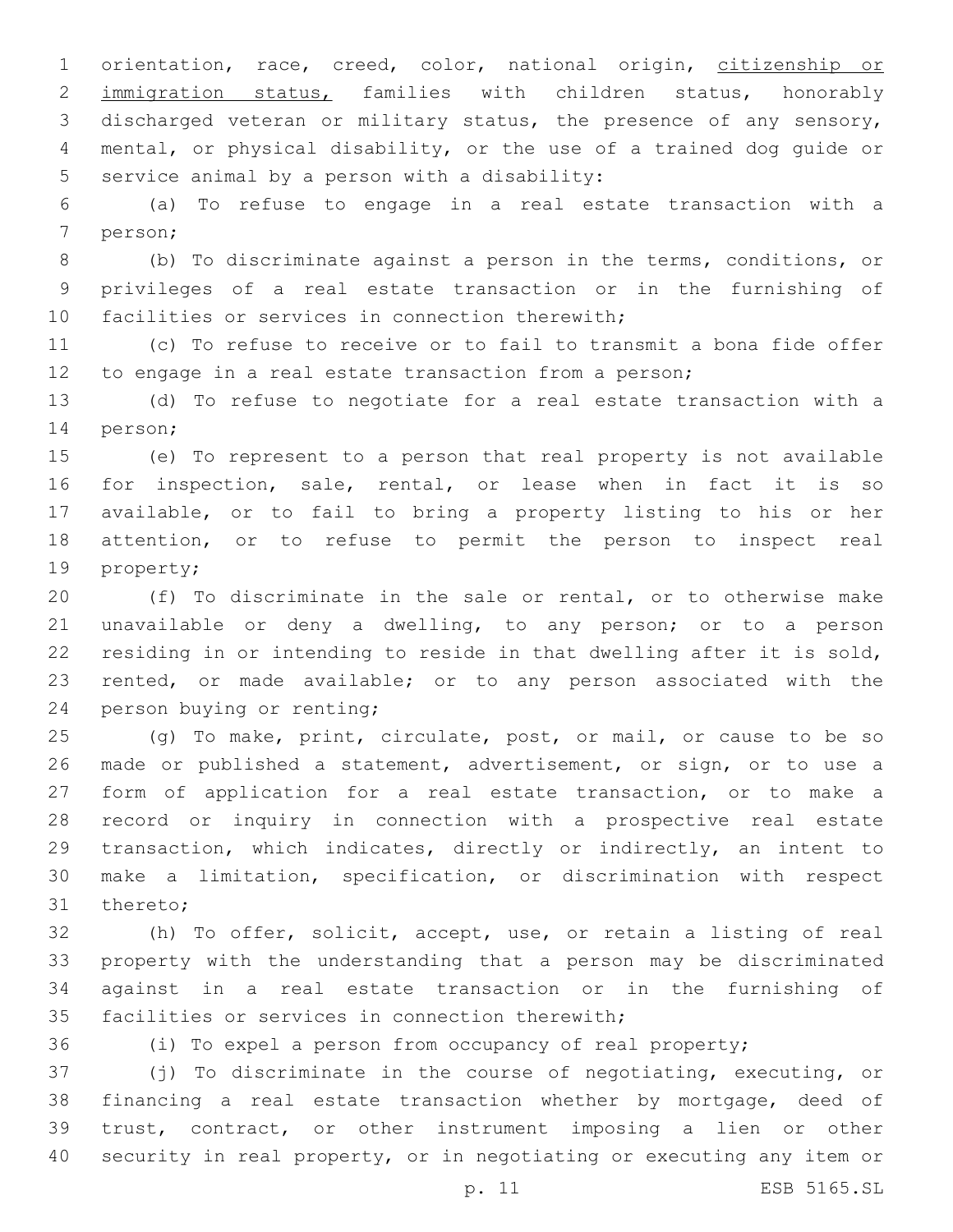service related thereto including issuance of title insurance, mortgage insurance, loan guarantee, or other aspect of the transaction. Nothing in this section shall limit the effect of RCW 49.60.176 relating to unfair practices in credit transactions; or

 (k) To attempt to do any of the unfair practices defined in this 6 section.

 (2) For the purposes of this chapter discrimination based on the presence of any sensory, mental, or physical disability or the use of a trained dog guide or service animal by a person who is blind, deaf, 10 or physically disabled includes:

 (a) A refusal to permit, at the expense of the person with a disability, reasonable modifications of existing premises occupied or to be occupied by such person if such modifications may be necessary to afford such person full enjoyment of the dwelling, except that, in the case of a rental, the landlord may, where it is reasonable to do so, condition permission for a modification on the renter agreeing to restore the interior of the dwelling to the condition that existed 18 before the modification, reasonable wear and tear excepted;

 (b) To refuse to make reasonable accommodation in rules, policies, practices, or services when such accommodations may be necessary to afford a person with the presence of any sensory, mental, or physical disability and/or the use of a trained dog guide 23 or service animal by a person who is blind, deaf, or physically disabled equal opportunity to use and enjoy a dwelling; or

 (c) To fail to design and construct covered multifamily dwellings and premises in conformance with the federal fair housing amendments act of 1988 (42 U.S.C. Sec. 3601 et seq.) and all other applicable laws or regulations pertaining to access by persons with any sensory, mental, or physical disability or use of a trained dog guide or service animal. Whenever the requirements of applicable laws or regulations differ, the requirements which require greater accessibility for persons with any sensory, mental, or physical 33 disability shall govern.

 Nothing in (a) or (b) of this subsection shall apply to: (i) A single-family house rented or leased by the owner if the owner does not own or have an interest in the proceeds of the rental or lease of more than three such single-family houses at one time, the rental or 38 lease occurred without the use of a ((real estate)) salesperson, or a 39 broker (( $or$  salesperson,)) as defined in RCW ( $(18.85.010)$ )  $18.85.011$ , and the rental or lease occurred without the publication, posting, or

p. 12 ESB 5165.SL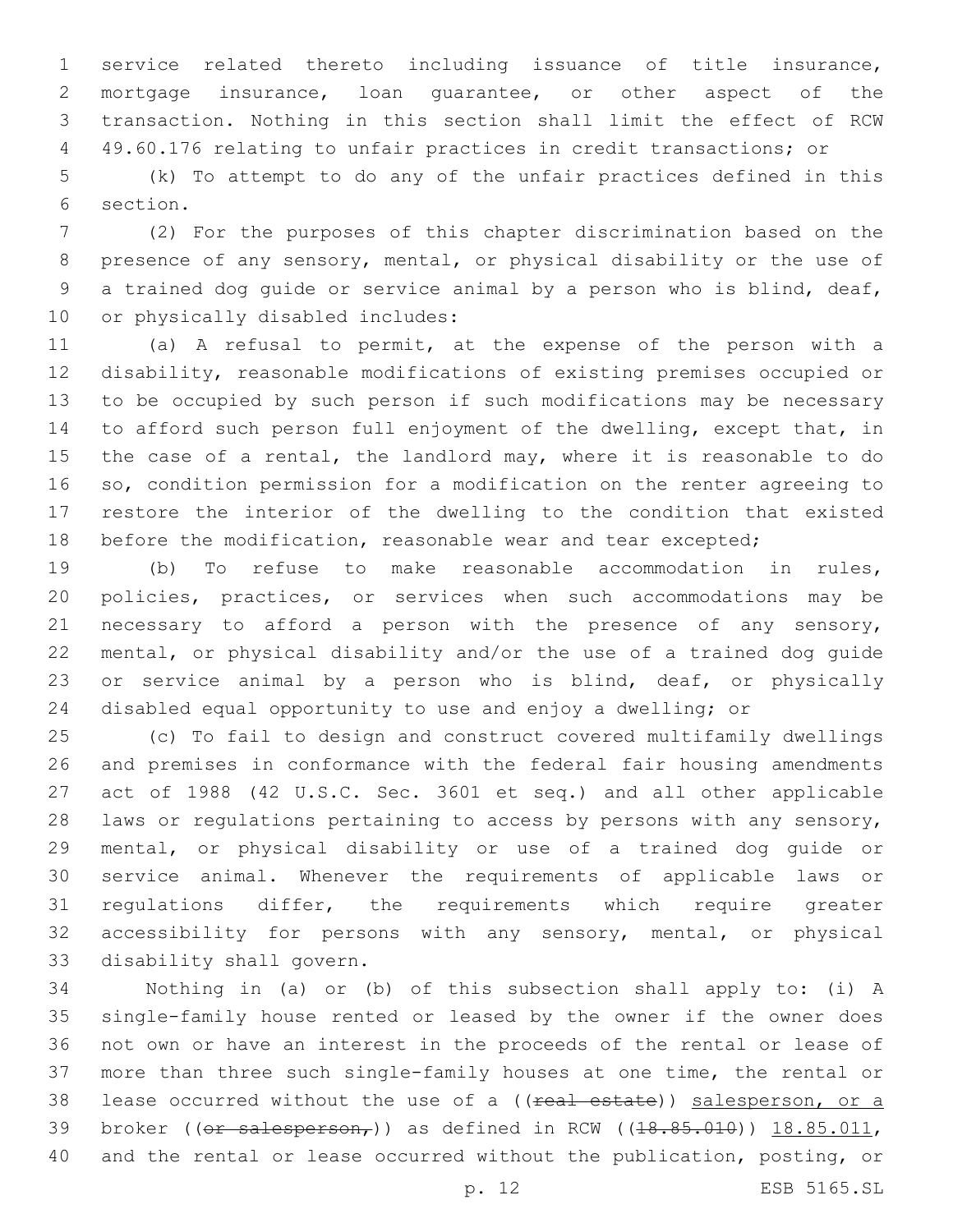mailing of any advertisement, sign, or statement in violation of subsection (1)(g) of this section; or (ii) rooms or units in dwellings containing living quarters occupied or intended to be occupied by no more than four families living independently of each other if the owner maintains and occupies one of the rooms or units 6 as his or her residence.

 (3) Notwithstanding any other provision of this chapter, it shall not be an unfair practice or a denial of civil rights for any public or private educational institution to separate the sexes or give preference to or limit use of dormitories, residence halls, or other student housing to persons of one sex or to make distinctions on the basis of marital or families with children status.

 (4) Except pursuant to subsection (2)(a) of this section, this section shall not be construed to require structural changes, modifications, or additions to make facilities accessible to a person with a disability except as otherwise required by law. Nothing in this section affects the rights, responsibilities, and remedies of landlords and tenants pursuant to chapter 59.18 or 59.20 RCW, including the right to post and enforce reasonable rules of conduct and safety for all tenants and their guests, provided that chapters 59.18 and 59.20 RCW are only affected to the extent they are inconsistent with the nondiscrimination requirements of this chapter. Nothing in this section limits the applicability of any reasonable federal, state, or local restrictions regarding the maximum number of 25 occupants permitted to occupy a dwelling.

 (5) Notwithstanding any other provision of this chapter, it shall not be an unfair practice for any public establishment providing for accommodations offered for the full enjoyment of transient guests as defined by RCW 9.91.010(1)(c) to make distinctions on the basis of families with children status. Nothing in this section shall limit the effect of RCW 49.60.215 relating to unfair practices in places of 32 public accommodation.

 (6) Nothing in this chapter prohibiting discrimination based on families with children status applies to housing for older persons as defined by the federal fair housing amendments act of 1988, 42 U.S.C. Sec. 3607(b)(1) through (3), as amended by the housing for older persons act of 1995, P.L. 104-76, as enacted on December 28, 1995. Nothing in this chapter authorizes requirements for housing for older persons different than the requirements in the federal fair housing amendments act of 1988, 42 U.S.C. Sec. 3607(b)(1) through (3), as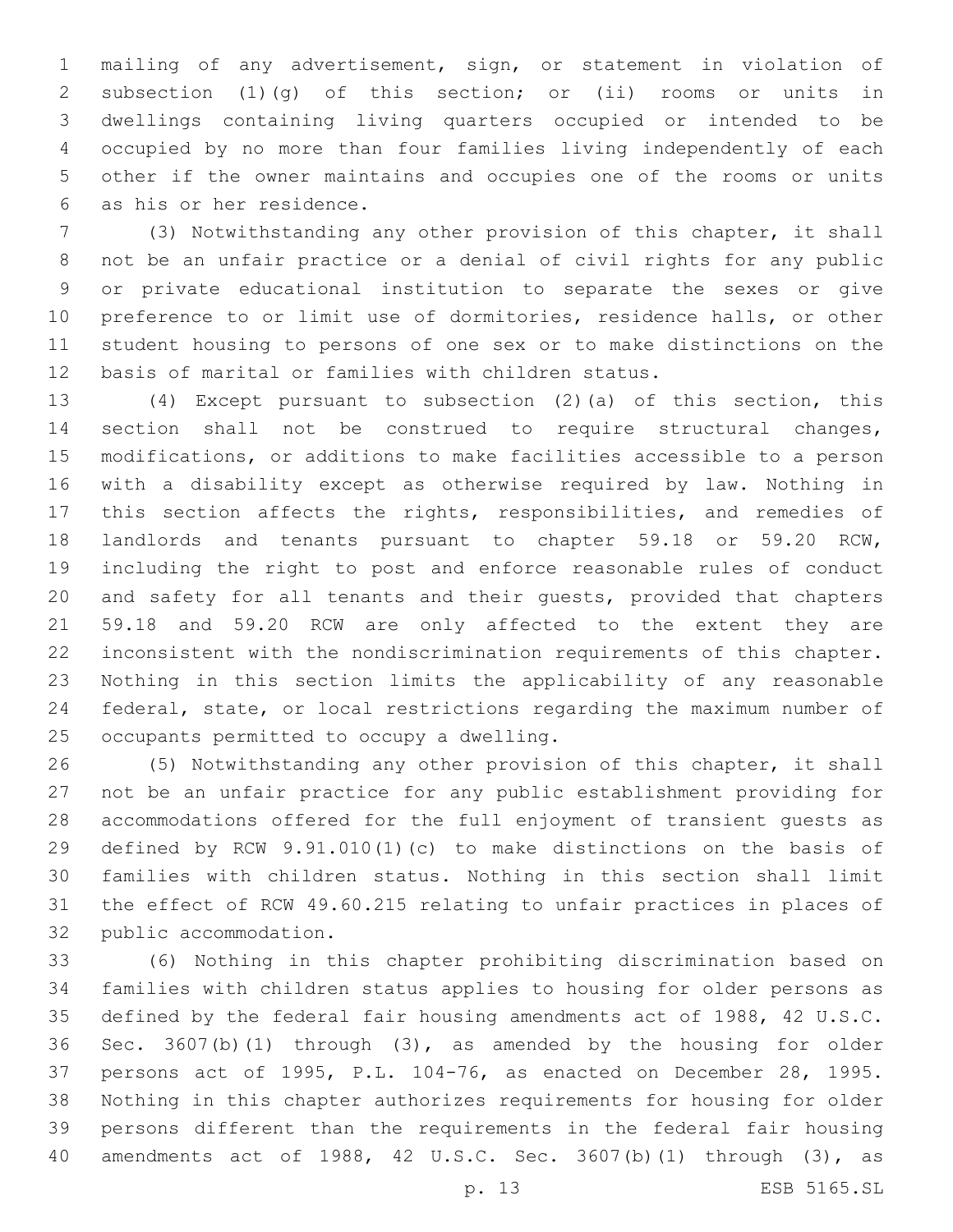amended by the housing for older persons act of 1995, P.L. 104-76, as 2 enacted on December 28, 1995.

 (7) Nothing in this chapter shall apply to real estate transactions involving the sharing of a dwelling unit, or rental or sublease of a portion of a dwelling unit, when the dwelling unit is to be occupied by the owner or subleasor. For purposes of this section, "dwelling unit" has the same meaning as in RCW 59.18.030.

 **Sec. 15.** RCW 49.60.223 and 2007 c 187 s 14 are each amended to 9 read as follows:

 It is an unfair practice for any person, for profit, to induce or attempt to induce any person to sell or rent any real property by representations regarding the entry or prospective entry into the neighborhood of a person or persons of a particular race, creed, 14 color, sex, national origin, citizenship or immigration status, sexual orientation, families with children status, honorably discharged veteran or military status, or with any sensory, mental, or physical disability and/or the use of a trained dog guide or service animal by a person who is blind, deaf, or physically 19 disabled.

 **Sec. 16.** RCW 49.60.224 and 2007 c 187 s 15 are each amended to 21 read as follows:

 (1) Every provision in a written instrument relating to real property which purports to forbid or restrict the conveyance, encumbrance, occupancy, or lease thereof to individuals of a 25 specified race, creed, color, sex, national origin, citizenship or immigration status, sexual orientation, families with children status, honorably discharged veteran or military status, or with any sensory, mental, or physical disability or the use of a trained dog guide or service animal by a person who is blind, deaf, or physically disabled, and every condition, restriction, or prohibition, including a right of entry or possibility of reverter, which directly or indirectly limits the use or occupancy of real property on the basis 33 of race, creed, color, sex, national origin, citizenship or immigration status, sexual orientation, families with children status, honorably discharged veteran or military status, or the presence of any sensory, mental, or physical disability or the use of a trained dog guide or service animal by a person who is blind, deaf, 38 or physically disabled is void.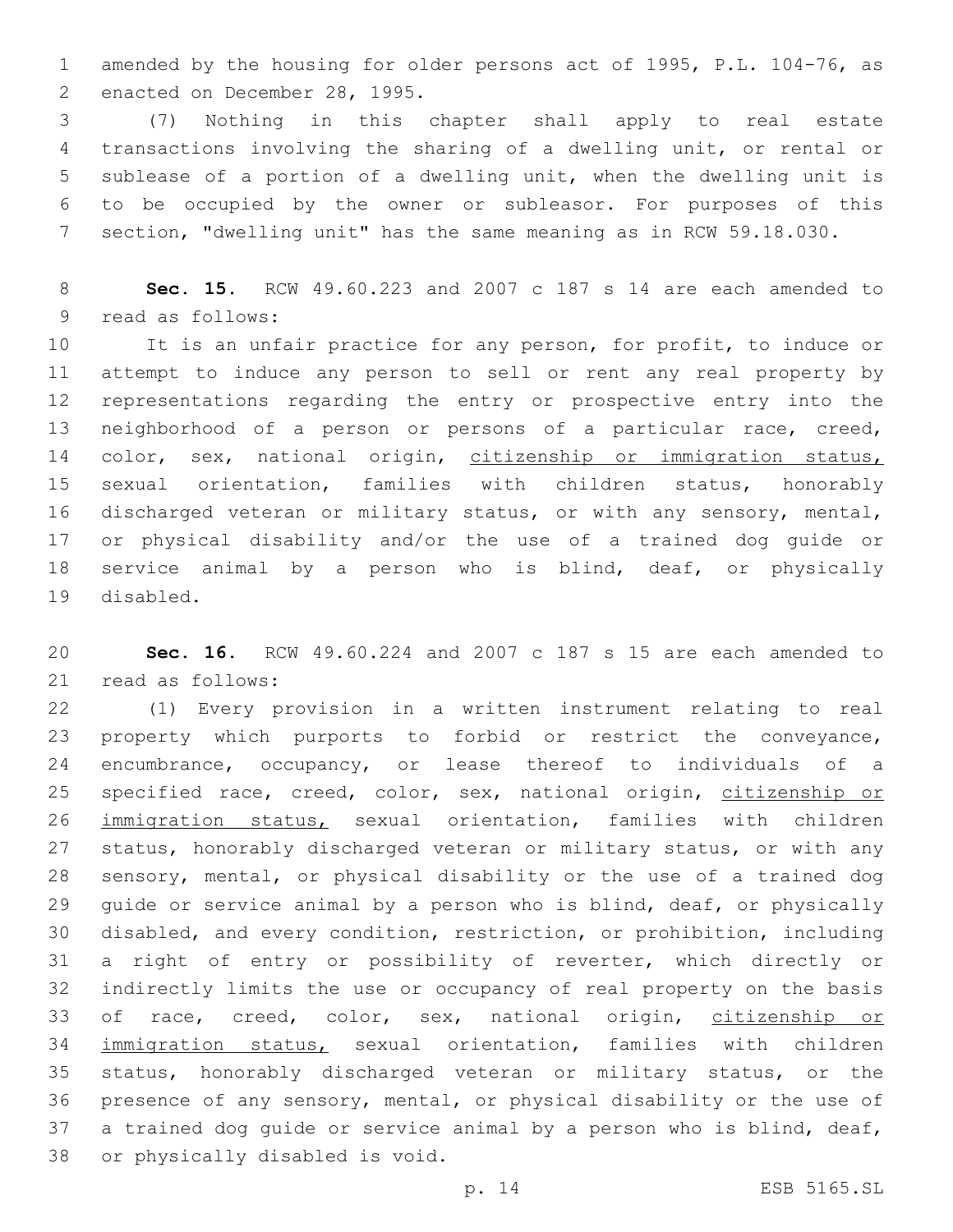(2) It is an unfair practice to insert in a written instrument relating to real property a provision that is void under this section or to honor or attempt to honor such a provision in the chain of 4 title.

 **Sec. 17.** RCW 49.60.225 and 2007 c 187 s 16 are each amended to read as follows:6

 (1) When a reasonable cause determination has been made under RCW 49.60.240 that an unfair practice in a real estate transaction has been committed and a finding has been made that the respondent has engaged in any unfair practice under RCW 49.60.250, the administrative law judge shall promptly issue an order for such relief suffered by the aggrieved person as may be appropriate, which may include actual damages as provided by the federal fair housing amendments act of 1988 (42 U.S.C. Sec. 3601 et seq.), and injunctive 15 or other equitable relief. Such order may, to further the public interest, assess a civil penalty against the respondent:

 (a) In an amount up to ten thousand dollars if the respondent has not been determined to have committed any prior unfair practice in a 19 real estate transaction;

 (b) In an amount up to twenty-five thousand dollars if the respondent has been determined to have committed one other unfair practice in a real estate transaction during the five-year period ending on the date of the filing of this charge; or

 (c) In an amount up to fifty thousand dollars if the respondent has been determined to have committed two or more unfair practices in a real estate transaction during the seven-year period ending on the 27 date of the filing of this charge, for loss of the right secured by RCW 49.60.010, 49.60.030, 49.60.040, and 49.60.222 through 49.60.224, as now or hereafter amended, to be free from discrimination in real property transactions because of sex, marital status, race, creed, 31 color, national origin, citizenship or immigration status, sexual orientation, families with children status, honorably discharged veteran or military status, or the presence of any sensory, mental, or physical disability or the use of a trained dog guide or service animal by a person who is blind, deaf, or physically disabled. Enforcement of the order and appeal therefrom by the complainant or respondent may be made as provided in RCW 49.60.260 and 49.60.270. If acts constituting the unfair practice in a real estate transaction that is the object of the charge are determined to have been